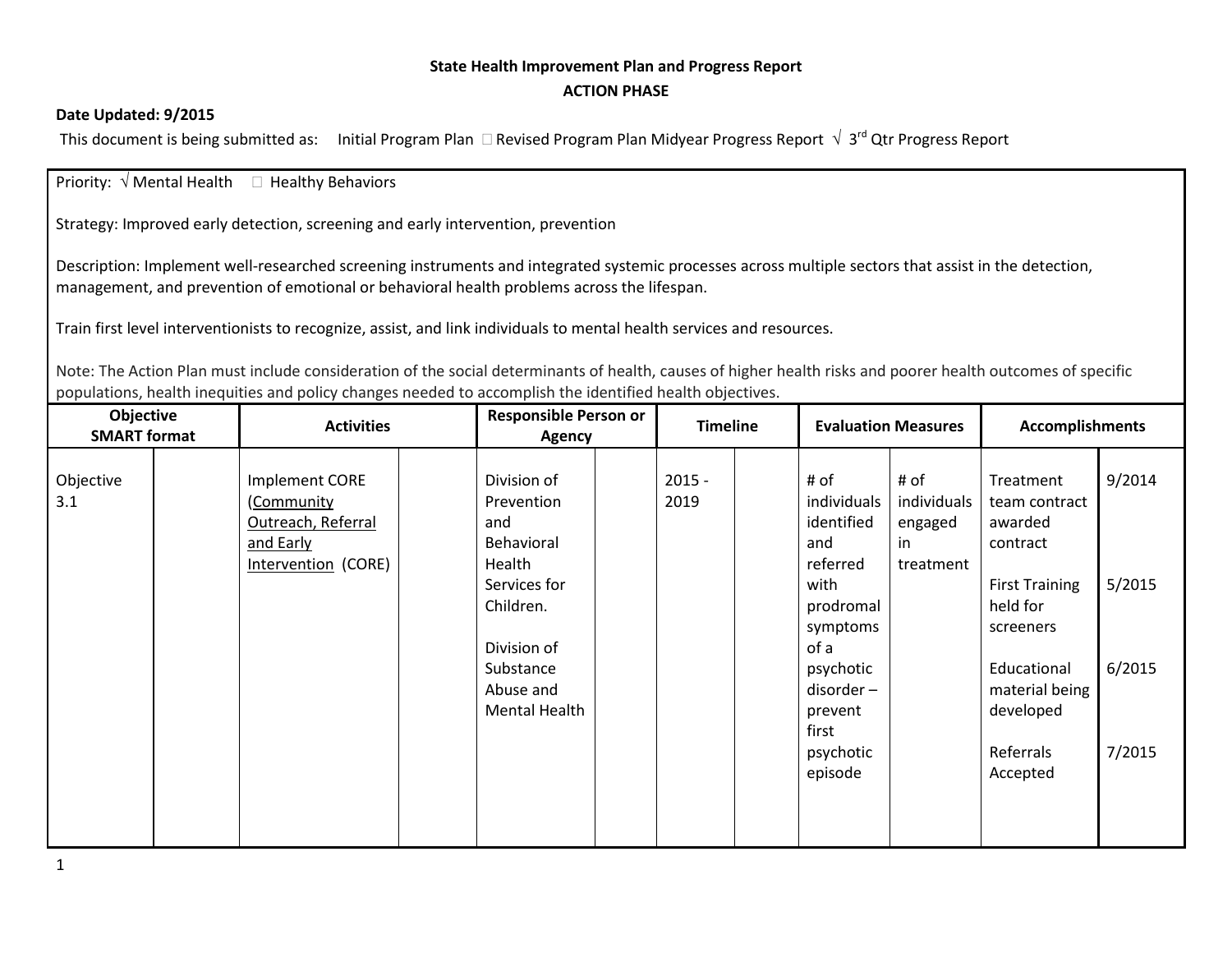|  | Train first level      |  |  | $\overline{\#}$ trained | 12 CORE team  | 5/2015        |
|--|------------------------|--|--|-------------------------|---------------|---------------|
|  |                        |  |  |                         |               |               |
|  | interventionists,      |  |  | and                     | members       |               |
|  | community              |  |  | actively                | trained       |               |
|  | members, providers     |  |  | assisting               |               |               |
|  | to recognize, assist   |  |  | with CORE               |               |               |
|  | , and link individuals |  |  | screenings              | 4 individuals |               |
|  | to mental health       |  |  |                         | referred for  | $\int$ 9/2015 |
|  | services and           |  |  |                         | screening     |               |
|  |                        |  |  |                         |               | L             |
|  | resources as part of   |  |  |                         |               |               |
|  | CORE project           |  |  |                         |               |               |
|  |                        |  |  |                         |               |               |
|  |                        |  |  |                         |               |               |
|  |                        |  |  |                         |               |               |
|  |                        |  |  |                         |               |               |
|  |                        |  |  |                         |               |               |
|  |                        |  |  |                         |               |               |
|  |                        |  |  |                         |               |               |
|  |                        |  |  |                         |               |               |
|  |                        |  |  |                         |               |               |
|  |                        |  |  |                         |               |               |
|  |                        |  |  |                         |               |               |
|  |                        |  |  |                         |               |               |
|  |                        |  |  |                         |               |               |
|  |                        |  |  |                         |               |               |
|  |                        |  |  |                         |               |               |
|  |                        |  |  |                         |               |               |
|  |                        |  |  |                         |               |               |
|  |                        |  |  |                         |               |               |
|  |                        |  |  |                         |               |               |
|  |                        |  |  |                         |               |               |
|  |                        |  |  |                         |               |               |
|  |                        |  |  |                         |               |               |
|  |                        |  |  |                         |               |               |
|  |                        |  |  |                         |               |               |
|  |                        |  |  |                         |               |               |
|  |                        |  |  |                         |               |               |
|  |                        |  |  |                         |               |               |
|  |                        |  |  |                         |               |               |
|  |                        |  |  |                         |               |               |
|  |                        |  |  |                         |               |               |
|  |                        |  |  |                         |               |               |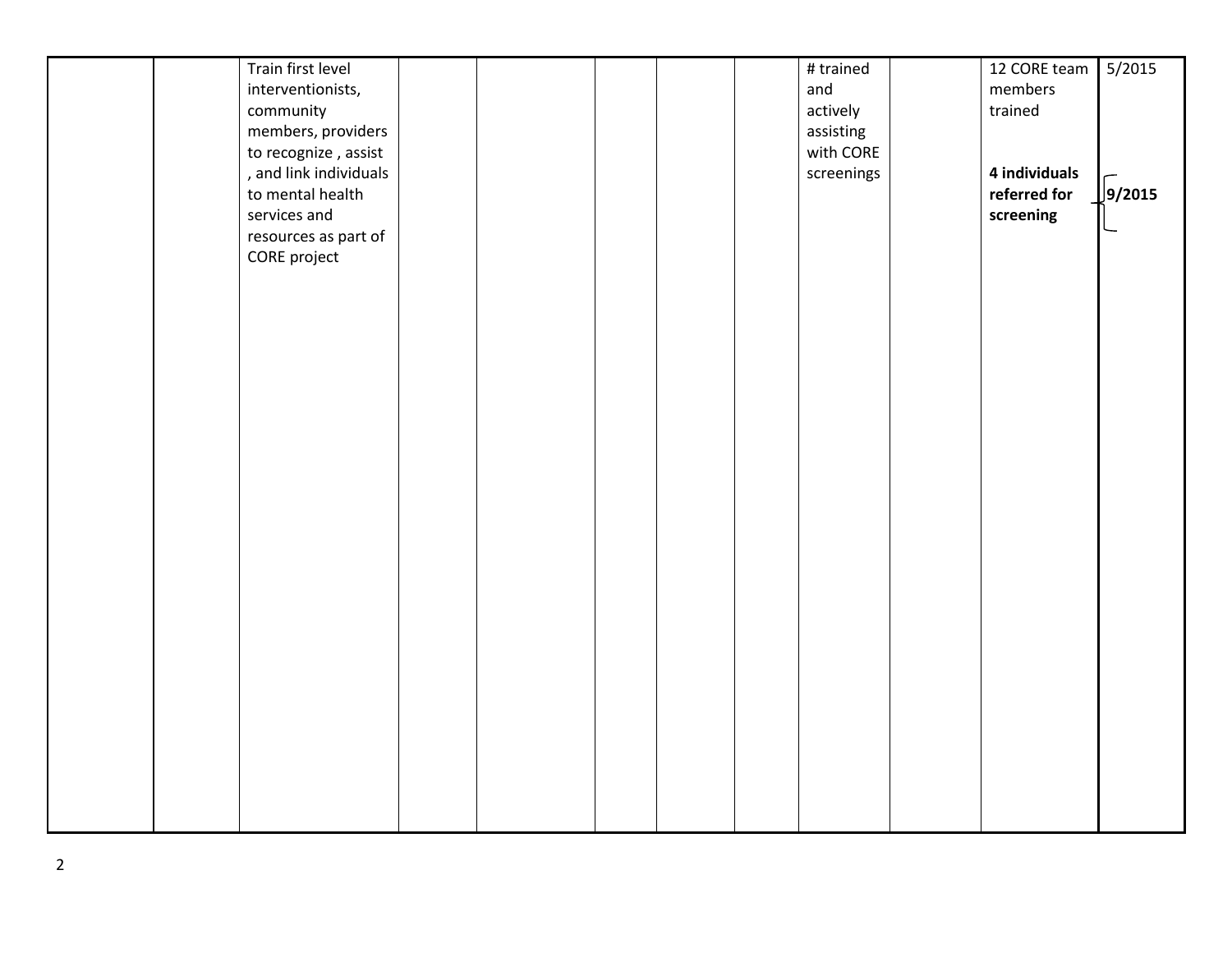|  | Implement                | Division of          | 2015 | # of        |                |        |
|--|--------------------------|----------------------|------|-------------|----------------|--------|
|  | <b>Behavioral Health</b> | Prevention           |      | individuals | 50 Family      |        |
|  | Works screening          | and                  |      | screened    | Crisis         | 6/2015 |
|  | program in Primary       | Behavioral           |      | for         | Therapists     |        |
|  | Care Physicians          | Health               |      | behavioral  | trained in use |        |
|  | Offices and              | Services             |      | health      | of tool        |        |
|  | Universities             |                      |      | conditions  |                |        |
|  |                          | <b>Mental Health</b> |      | and         | Delaware       |        |
|  |                          | Association in       |      | referred    | Guidance       |        |
|  |                          | Delaware             |      | for         | Services using |        |
|  |                          |                      |      | treatment   | tool           |        |
|  |                          |                      |      |             |                |        |
|  |                          |                      |      | # of        | La Red FQHC    |        |
|  |                          |                      |      | individuals | completed      |        |
|  |                          |                      |      | engaged     | training       |        |
|  |                          |                      |      | in          |                |        |
|  |                          |                      |      | treatment   | 12 medical     |        |
|  |                          |                      |      |             | facilities in  |        |
|  |                          |                      |      |             | Kent/Sussex    |        |
|  |                          |                      |      |             | identified for |        |
|  |                          |                      |      |             |                |        |
|  |                          |                      |      |             | potential use  |        |
|  |                          |                      |      |             | of Behavioral  |        |
|  |                          |                      |      |             | Health         |        |
|  |                          |                      |      |             | Screening tool |        |
|  |                          |                      |      |             | 78 individuals |        |
|  |                          |                      |      |             | screened.      |        |
|  |                          |                      |      |             | 26 referred.   |        |
|  |                          |                      |      |             |                |        |
|  |                          |                      |      |             | Of the 78      |        |
|  |                          |                      |      |             | individuals    |        |
|  |                          |                      |      |             | screened 46    | 9/2015 |
|  |                          |                      |      |             | screens done   |        |
|  |                          |                      |      |             | by two         |        |
|  |                          |                      |      |             | pediatric      |        |
|  |                          |                      |      |             | practices      |        |
|  |                          |                      |      |             |                |        |
|  |                          |                      |      |             |                |        |